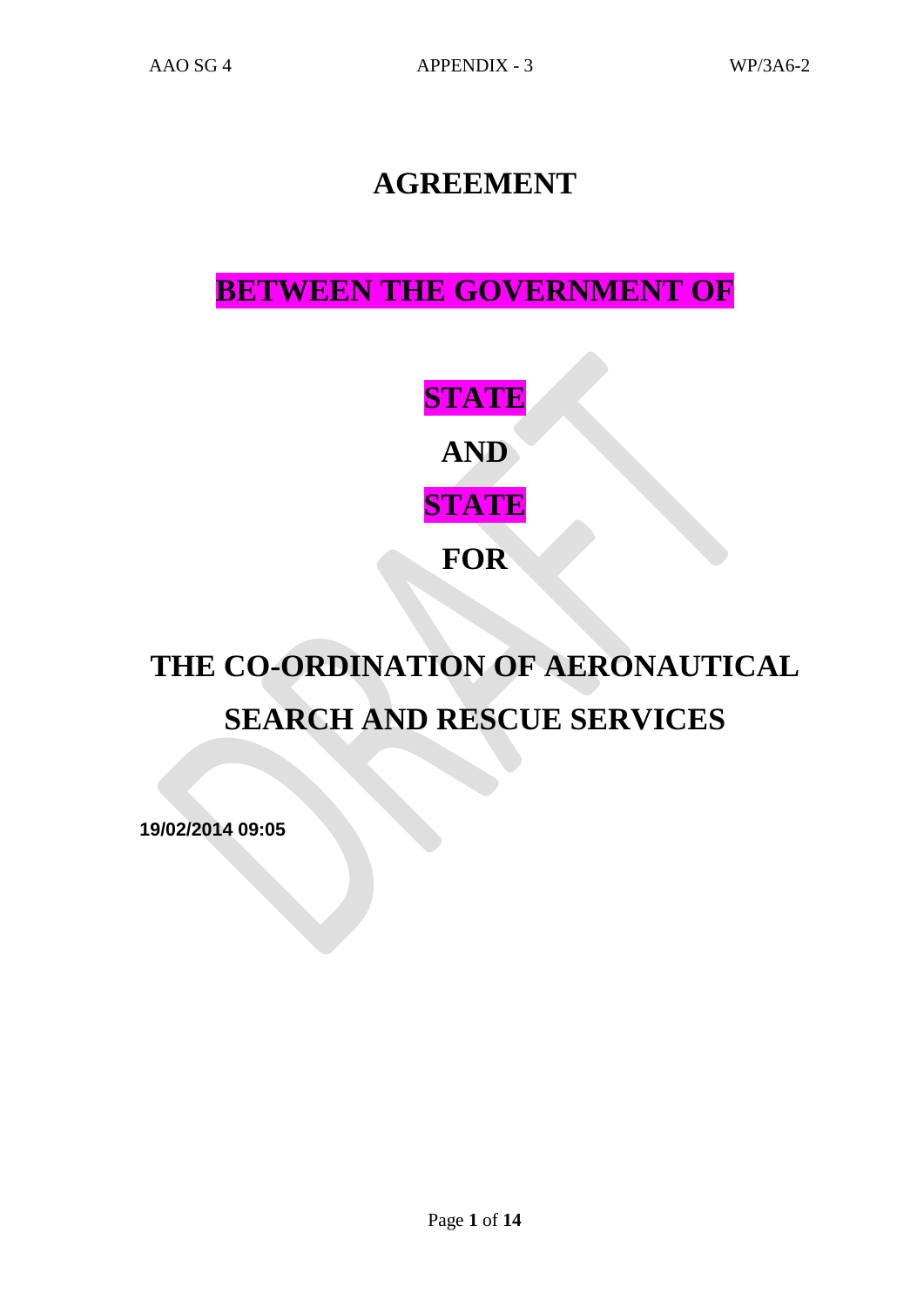#### **PREAMBLE**

The Government of State and the Government State (herein after jointly referred to as the "Parties" and separately as a "Party");

**RECOGNISING** the importance of co-operation in search and rescue (SAR), and of the provision of expeditious and effective search and rescue services;

**DESIRING** to implement the provisions of the Convention on International Civil Aviation and its annexes and technical documents relevant to SAR;

**CONSIDERING** that this Agreement does not undermine sovereignty claims by either Party on any territory, or part thereof;

**SEEKING** to provide an overall plan for search and rescue co-ordination, use of available resources, mutual assistance, and efforts to improve SAR services,

**HEREBY AGREE** as follows: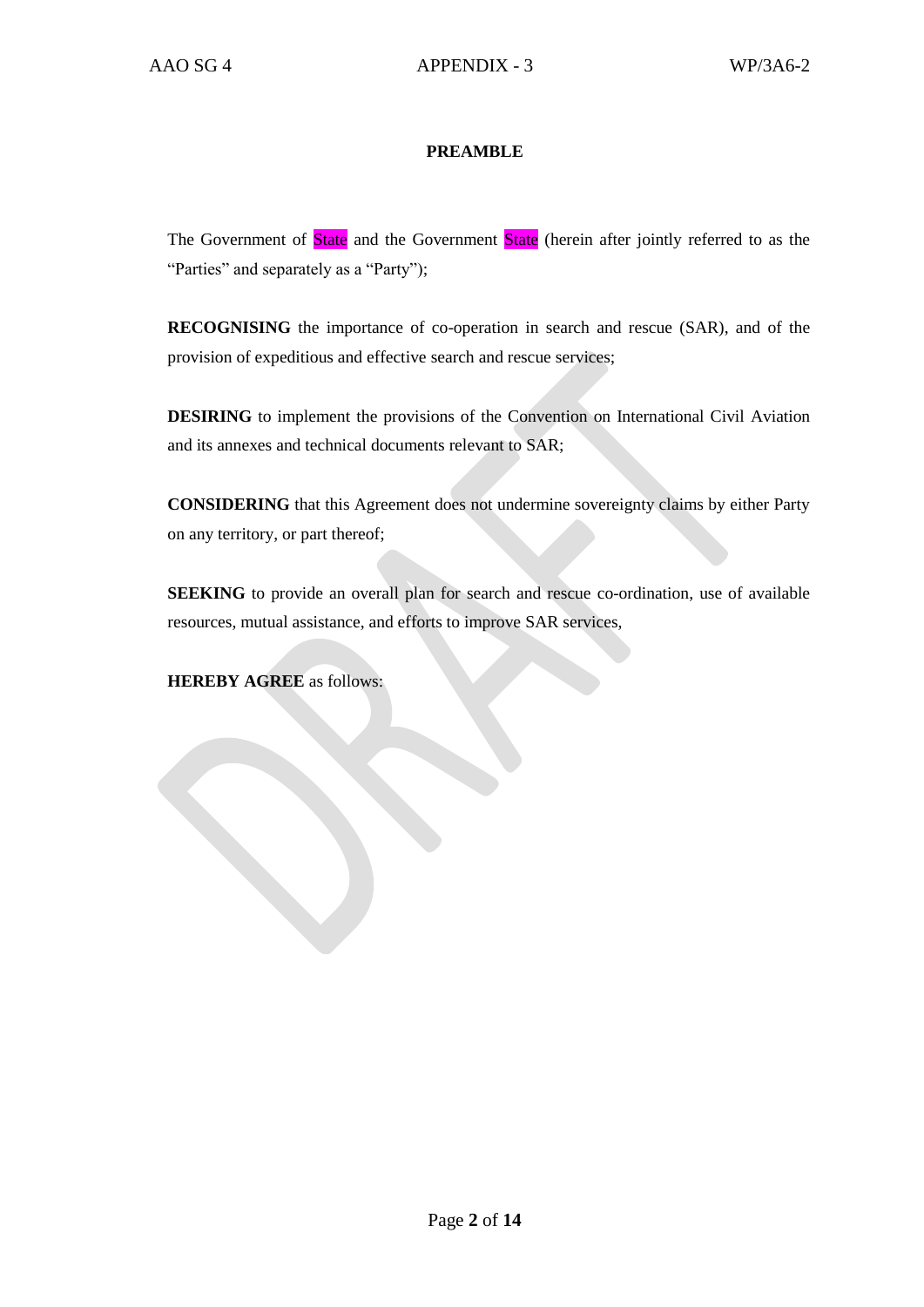#### **DEFINITIONS AND ABBREVIATIONS**

In this Agreement, unless the context indicates otherwise -

| ADIZ :       |                | means the Air Defence Identification Zone;                  |  |  |
|--------------|----------------|-------------------------------------------------------------|--|--|
| <b>ARCC:</b> |                | means the Aeronautical Rescue Co-ordination Centre;         |  |  |
| <b>MRCC:</b> |                | means the Maritime Rescue Co-ordination Centre;             |  |  |
| $RCC$ :      |                | means the Rescue Co-ordination Centre and includes both the |  |  |
|              |                | Maritime Rescue Co-ordination Centre and the Aeronautical   |  |  |
|              |                | <b>Rescue Co-ordination Centre;</b>                         |  |  |
| <b>RSC</b>   | $\mathbf{r}$   | means the Rescue Sub Centre;                                |  |  |
| <b>SAR</b>   |                | means the Search and Rescue operations arising out of       |  |  |
|              |                | aeronautical incidents or accidents;                        |  |  |
| <b>SMC</b>   | $\ddot{\cdot}$ | means the Search and Rescue Mission Co-ordinator;           |  |  |
| <b>SRR</b>   |                | means the Aeronautical Search and Rescue Region.            |  |  |

#### **ARTICLE 2**

#### **IMPLEMENTING AGENCIES**

1. The responsible Agencies for the implementation of this Agreement shall be-

a) For the State, the State Search and Rescue

Organisation, Department of Aviation/Maritime; and

- b) For the State, the -------------------------------------------
- 2. The RCC's referred to in this Agreement shall be
	- a) For the **State**, **ARCC Unit**, and
	- b) For the State, the --------------------------------------------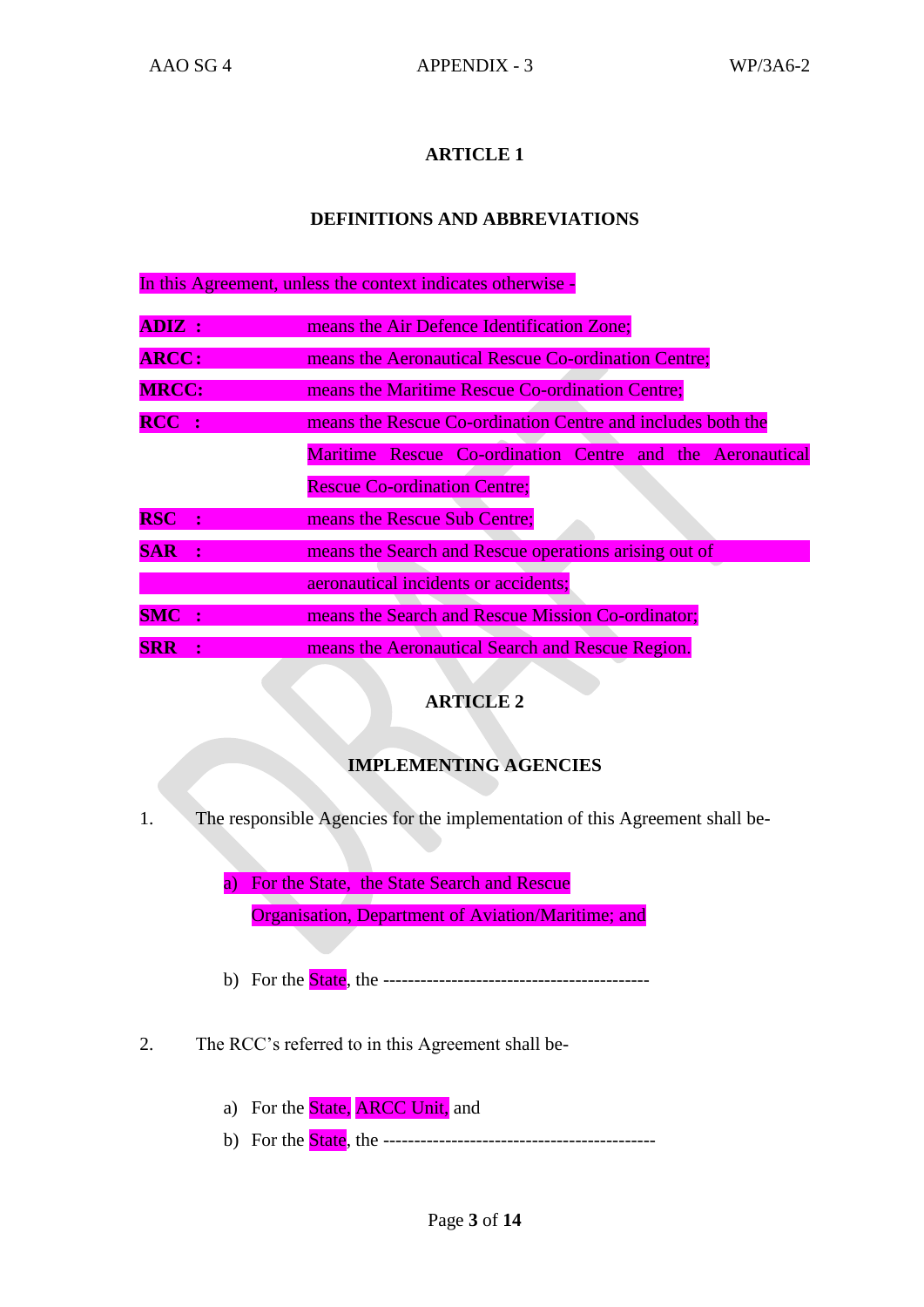3. The contact details of agencies are listed at Annexure I.

#### **ARTICLE 3**

#### **SCOPE OF AGREEMENT**

The Parties agree to cooperate in the following areas:

- (a) Exchange of SAR information concerning-
	- (i) potential distress situations on a routine basis; and
	- (ii) actual distress situations as soon as the information is available
- (b) supporting each other by pooling SAR facilities for operations within their respective SRR's,
- (c) making, and responding to, requests for operational assistance between the designated RCC's or (RSC's) of the Parties as capabilities allow;
- (d) exchange of information on the available SAR resources to ensure mutual knowledge of each other's SAR capabilities;
- (e) utilizing standard SAR procedures and communications appropriate for cooperation and co-ordination between SAR assets of the Parties responding to the same distress incident, and for co-operation and co-ordination between the RCC's of the Parties;
- (f) applying the guidance of the International Aeronautical and Maritime Search and Rescue (IAMSAR) and any other relevant Manuals regarding SAR operational procedures and communications;
- (g) applying of standard agreed SAR procedures in order to save human life in distress.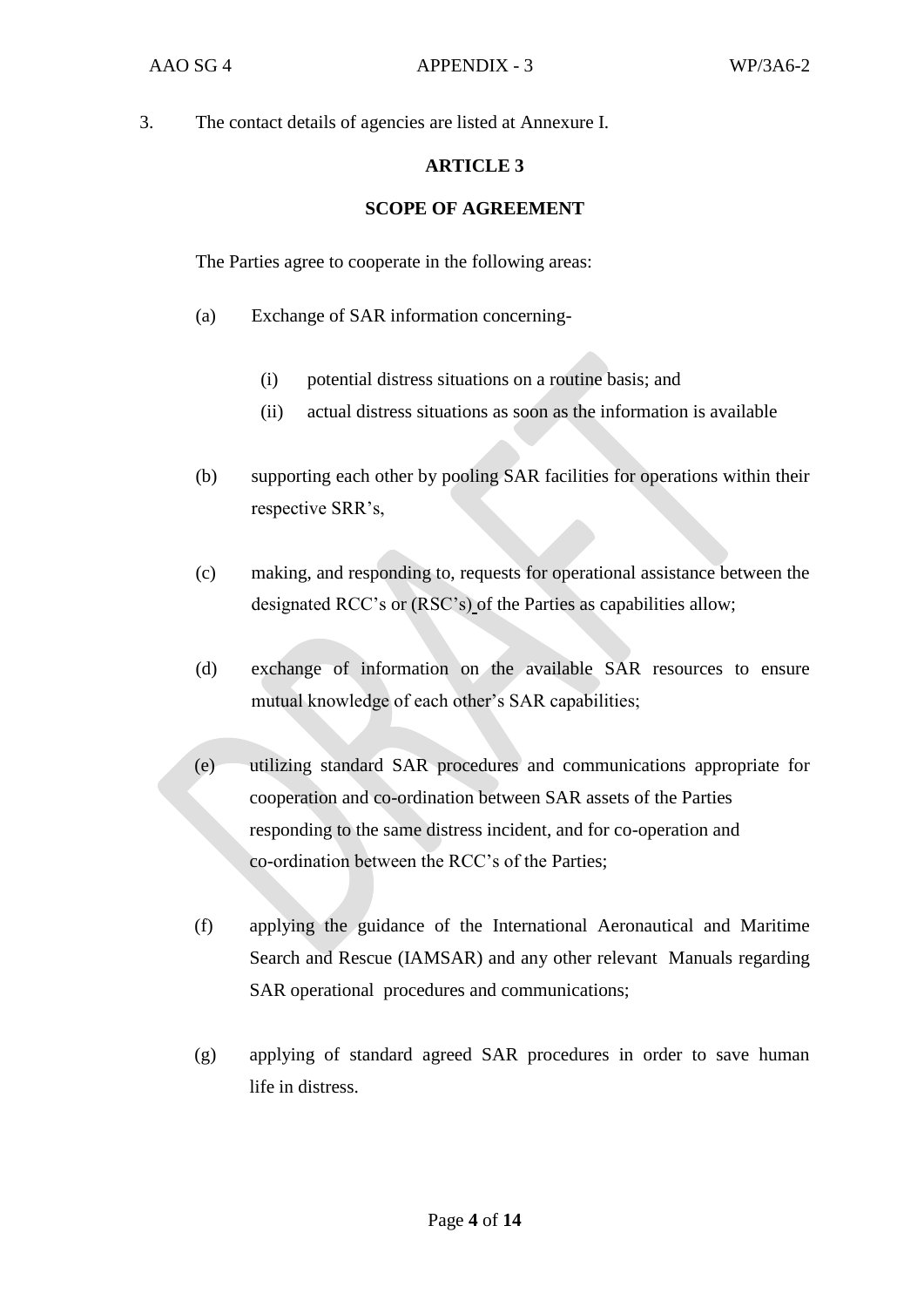- (h) Entry by various types of SAR assets into the territorial waters or the Air defence Identification Zone (ADIZ) as the case maybe of the other Party, shall exclusively be for SAR operations purposes;
- (i) facilitating entry by various types of SAR assets exclusively for SAR operations purposes' into the territory of the territorial waters or ADIZ as the case maybe;
- (j) conducting of communication checks at least once every calendar month to ensure the efficiency and effectiveness of SAR communication links;
- (k) conducting of SAR exercises as mutually agreed from time to time;
- (l) subject to the domestic law of their respective countries concerning the ownership of intellectual property and copyright, the exchanging of SAR operational and procedural manuals and amendments to those manuals with a view to developing uniform procedures; and
- (m) entering into other collaborative SAR efforts which may include:-
	- (i) mutual visits by SAR personnel of the Parties;
	- (ii) joint training or exercises;
	- (iii) co-operation in development of SAR procedures, techniques, equipment, or facilities;
	- (iv) exchanging of pertinent SAR or communication information; and
	- (v) the establishment of one or more SAR committees to provide a means for ongoing co-operation in improving SAR effectiveness.

#### **SEARCH AND RESCUE REGIONS**

Without prejudice to the right of either Party, the line of divide separating the aeronautical SRR of the State and the aeronautical SRR of the State is delineated by the following coordinates: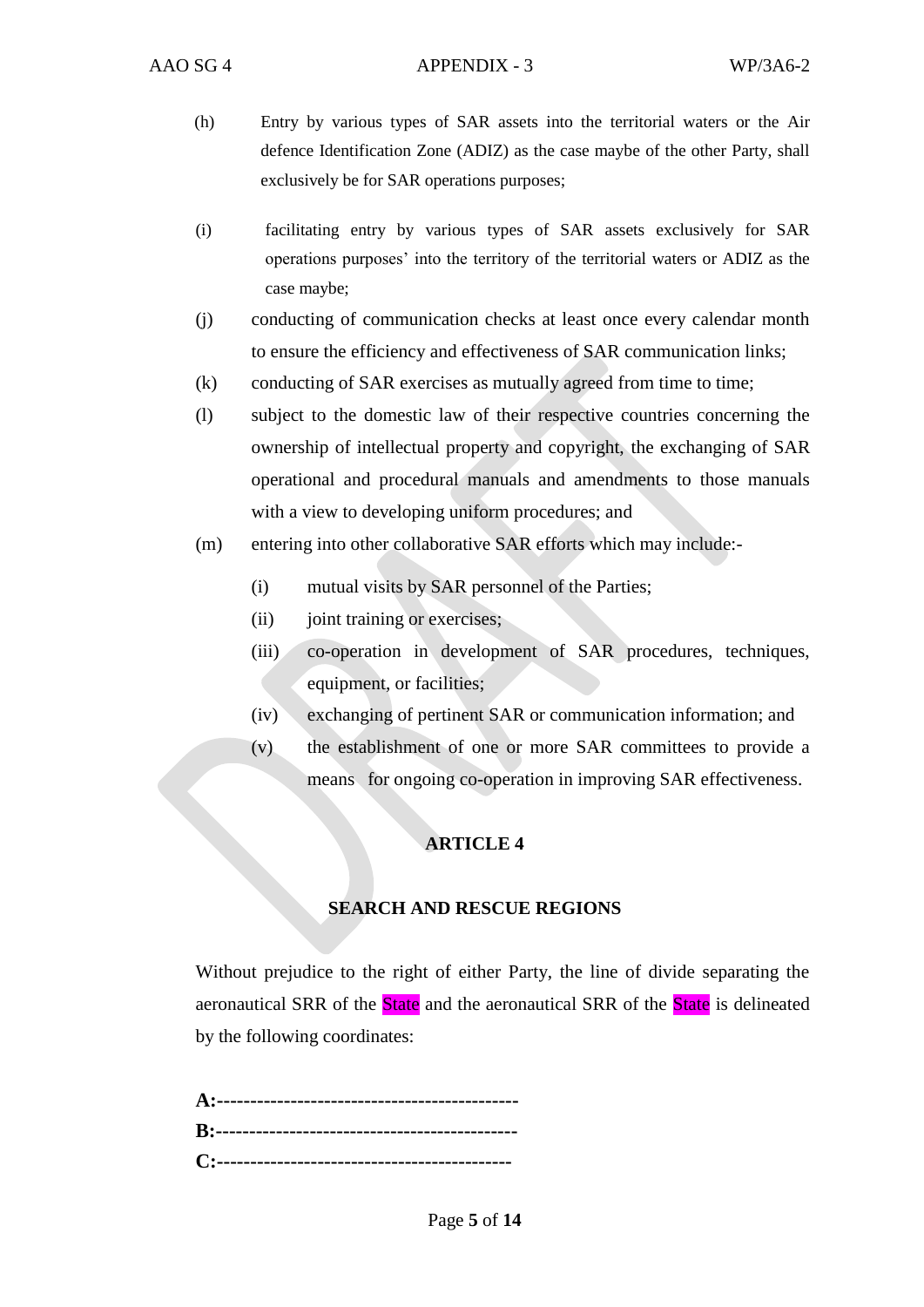in accordance with the Air Navigation Plan for the Africa Indian Ocean Region.

#### **ARTICLE 5**

#### **EXCHANGE OF INFORMATION**

Each Party shall:

- (a) keep information readily available on the availability of any SAR facilities or other resources which may be needed for implementing this Agreement; and
- (b) keep each other fully and promptly informed of all SAR operations of mutual interest, or which may involve use of facilities of the other Party.

#### **ARTICLE 6**

#### **OPERATIONAL EXPENSES**

- 1. Either Party shall fund its own activities in relation to this Agreement unless otherwise arranged by the Parties in advance.
- 2. The matter of the reimbursement of cost shall not delay response in distress.

#### **ARTICLE 7**

## **STANDARD OPERATING PROCEDURES FOR THE RESCUE CO-ORDINATION CENTRES**

1. While the responsibility for declaring an aeronautical emergency phase and initiating local action rest with the relevant aeronautical authority, the responsibility for initiating all subsequent SAR operations shall rest with the respective RCCs.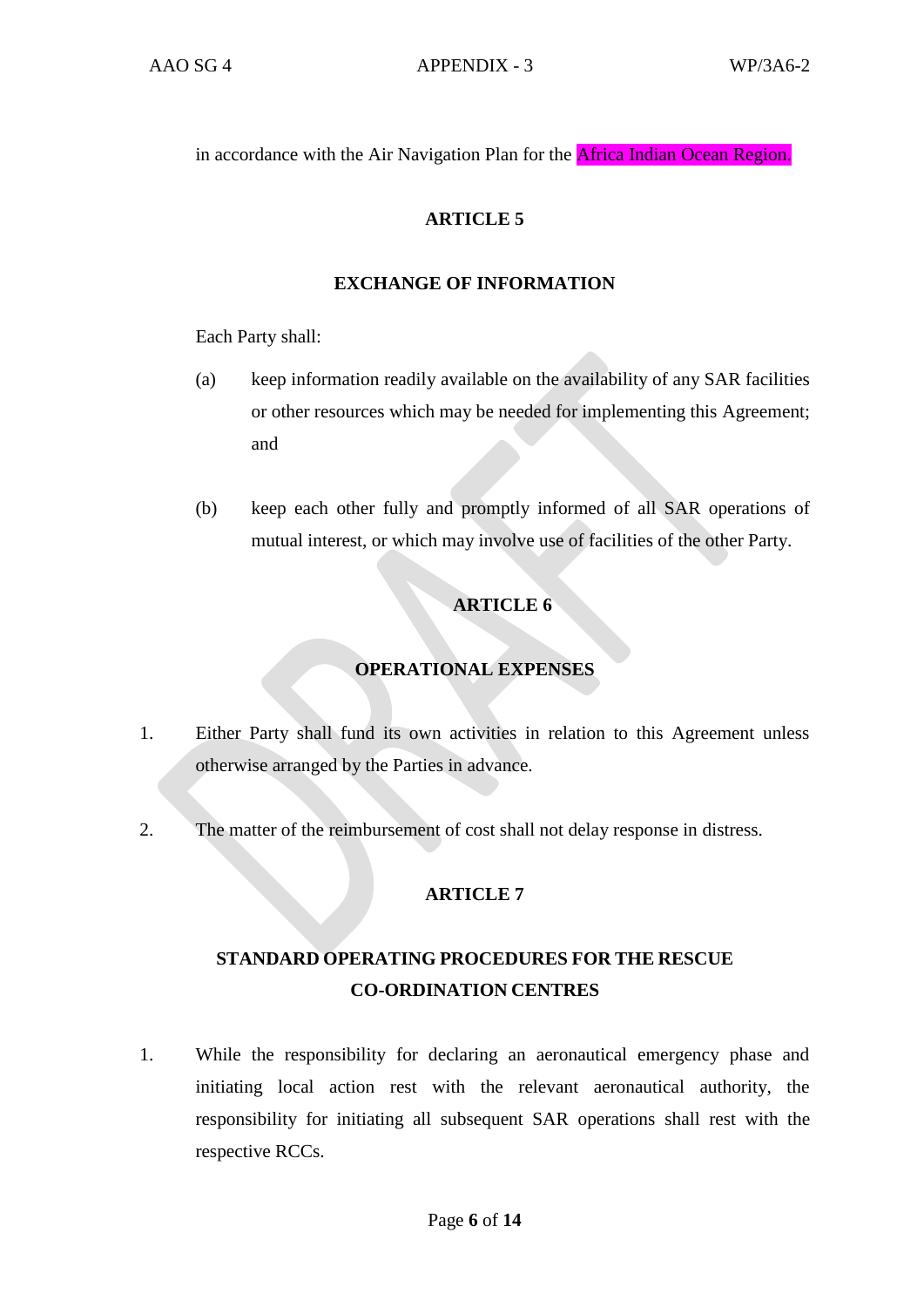- 2. The RCC responsible for initiating a SAR mission shall be determined as follows:
	- (a) When the position of the aircraft in distress is known, the mission shall be initiated by the RCC in whose SRR the aircraft is located, and
	- (b) When the position of the aircraft is unknown, the SAR mission shall be initiated by the RCC, which first becomes aware that an aircraft is in need of assistance and that RCC shall remain in charge of the mission until the responsible RCC is determined in accordance with the following guidelines:
		- (i) the RCC in whose SRR the aircraft was operating when the last contact was made shall be the responsible RCC; and
		- (ii) where the last contact was made on the common SRR boundary, the RCC into whose SRR the aircraft was moving shall be the responsible RCC.
	- 3. The responsibility for overall SAR co-ordination shall be transferred if
		- (a) the position of aircraft is determined in accordance with the procedure established in sub Article 2 (b) (i) and (ii);
		- (b) an RCC is more favourably placed than the RCC initiating the mission to assume control of the mission by reason of –
			- (i) better communications;
			- (ii) proximity to the search area;
			- (iii) more readily available SAR units or facilities; or
			- (iv) any other reasons acknowledged by the RCC initiating the mission.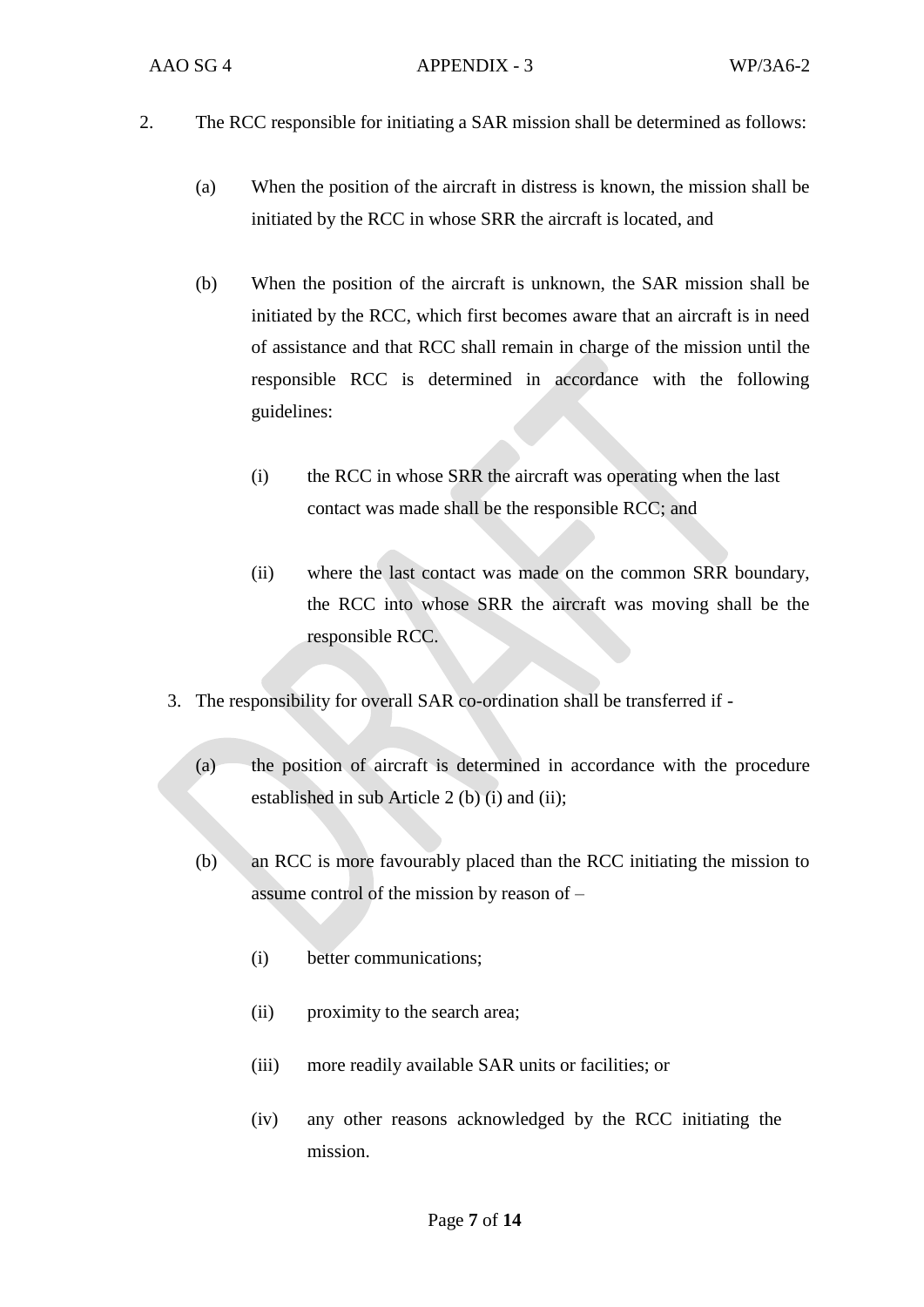- 4. In the case of responsibility being transferred, the following procedures shall be followed-
	- (a) direct discussions shall be conducted between the SMC's concerned, to determine the best course of action;
	- (b) full details of the actions taken by the initiating RCC shall be exchanged; and
	- (c) the initiating RCC shall retain responsibility until it is notified that the other RCC has assumed responsibility for overall SAR co-ordination, or part thereof.
- 5. Each Party shall recognize the interests of the other Party whose aircraft is the subject of a SAR mission or whose aircraft or vessel is participating in the SAR mission.
- 6. A Party shall notify the other Party as soon as possible about any SAR mission by its SAR units into the SRR of that Party to render assistance.
- 7. When it becomes necessary for an RCC to deploy SAR units into the SRR of the other Party, the SMC shall immediately deploy such units for the mission. Simultaneously the RCC of the other Party shall be advised by written message concerning the following information:
	- a) SAR mission identification;
	- b) SAR units identification and type;
	- c) call signs and names;
	- d) point of departure, route and destination;
	- e) assigned search tasks;
	- f) number of persons on board;
	- g) communication frequencies in use;
	- h) relevant equipment carried; and
	- i) range and endurance.

Page **8** of **14**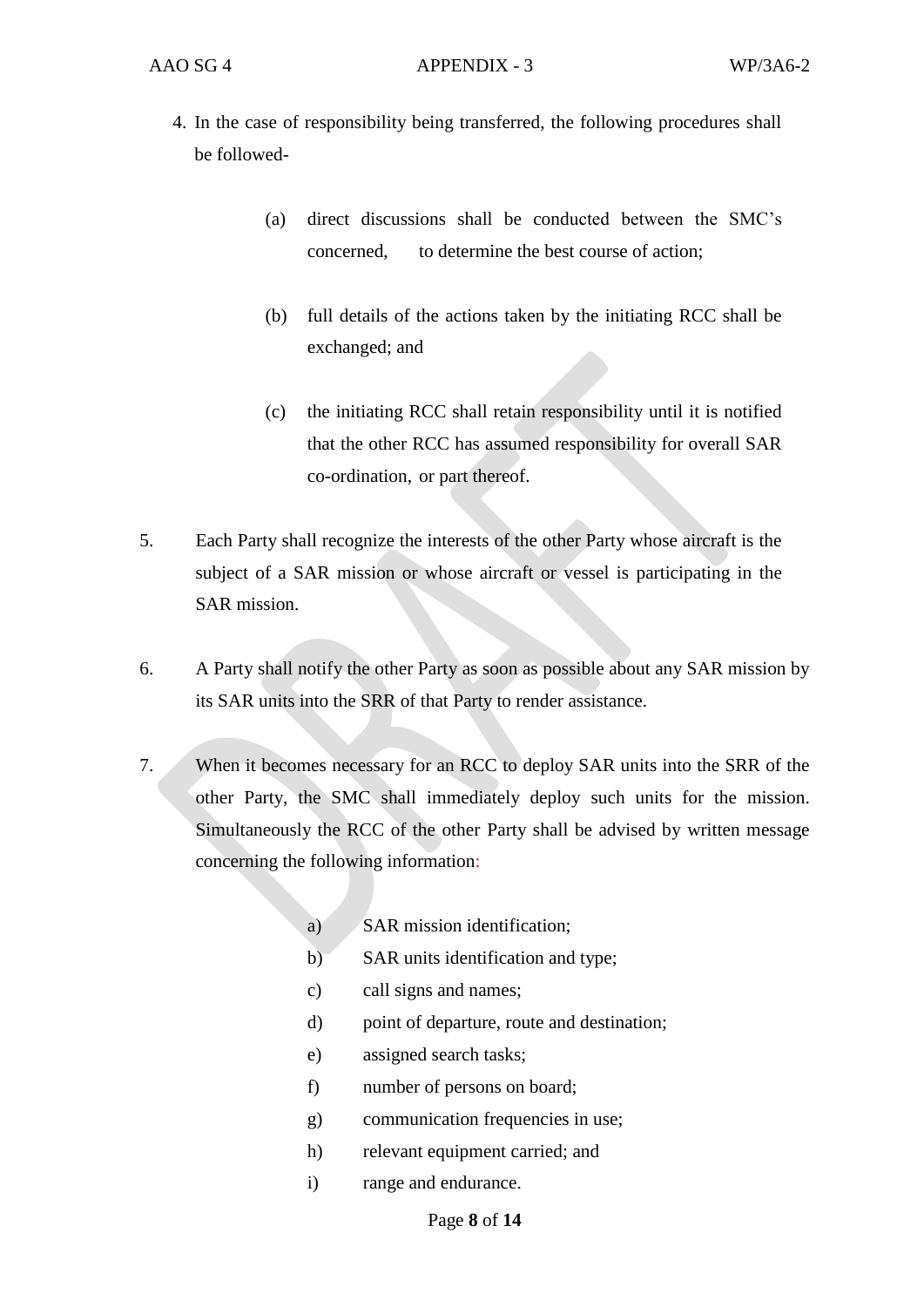- 8. The SMC at the associated RCC shall, on receipt, send an acknowledgement to the initiating RCC and indicate the conditions, if any, under which the intended mission is to be undertaken. All possible assistance shall be rendered to enable the SAR mission to be carried out successfully.
- 9. SAR units shall not enter an ADIZ until approval is obtained by the appropriate RCC.
- 10. The RCC responsible for a SAR mission in terms of Article 8 (3) and 8(4) shall determine the area of probability and establish the search area(s).
- 11. The responsible RCC and the other RCC shall, if necessary, arrange for the promulgation of a Notice to Airmen defining the search area(s) and any associated Restricted or Danger area(s) within their respective SRRs, and shall arrange for the issuing of any necessary safety message(s) to shipping.
- 12. The RCCs concerned shall maintain close liaison in order to ensure the successful execution of the SAR mission.
- 13. The RCC responsible for overall SAR co-ordination shall furnish the other RCC with daily situation reports concerning –
	- (a) the number of SAR units involved in the mission;
	- (b) the areas to be searched;
	- (c) actions taken; and
	- (d) a decision to suspend or terminate the SAR mission.
- 14. Discussions between the SMCs of both RCCs shall be undertaken whenever necessary.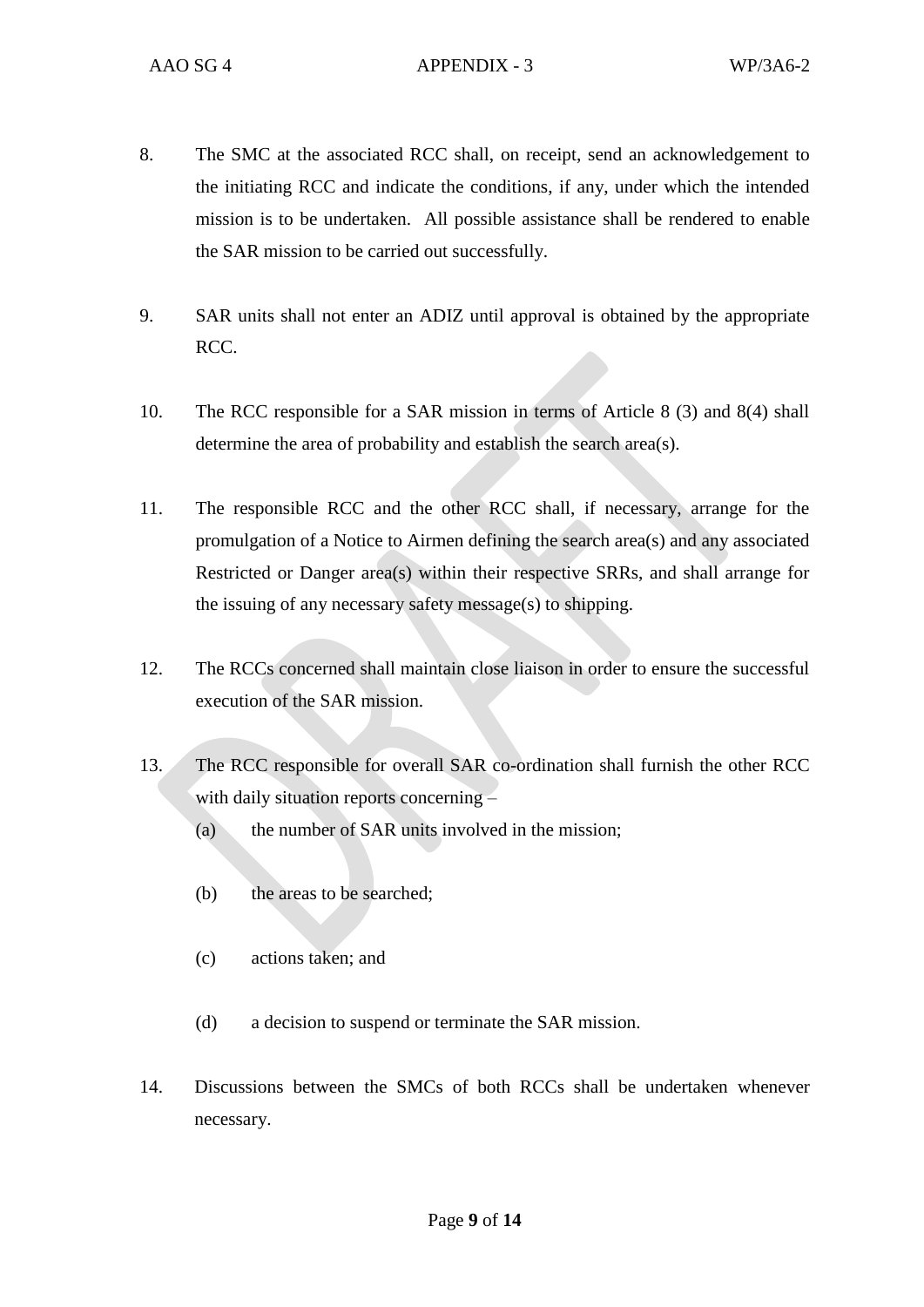#### **USE OF OTHER PARTY'S FACILITIES BY SAR UNITS**

- 1. Each Party shall-
	- (a) authorize its  $RCC(s)$  to request assistance via the  $RCC(s)$  of the other Party, and to provide all pertinent information on the distress situation and the scope of assistance needed;
	- (b) Authorise its RCC(s) to promptly respond to a request for assistance from an RCC of the other Party; and
	- (c) authorise its RCC(s) to promptly arrange, or arrange in advance, with other national authorities for territorial entry of SAR facilities of the other Party (including over flight or landing of SAR aircraft, and similar accommodation of surface SAR units) as circumstances dictate for fuelling, medical, or other appropriate and available operational support, or in response to a request to the RCC of the other Party for assistance of those facilities which would involve territorial entry.
- 2. SAR units assigned by one Party to the RCC of the other Party which is responsible for overall co-ordination of the SAR mission shall be placed under the direction of the relevant SMC for the period of their assignment, except that military aircraft, ships or personnel shall remain under the command of the military headquarters of their country.
- 3. The RCC contemplated in Article 7(1) shall as far as possible send all instructions and information relative to the mission directly to the On-scene Coordinator of the other Party.
- 4. The On-scene Coordinator shall report directly to the RCC responsible for initiating the SAR mission.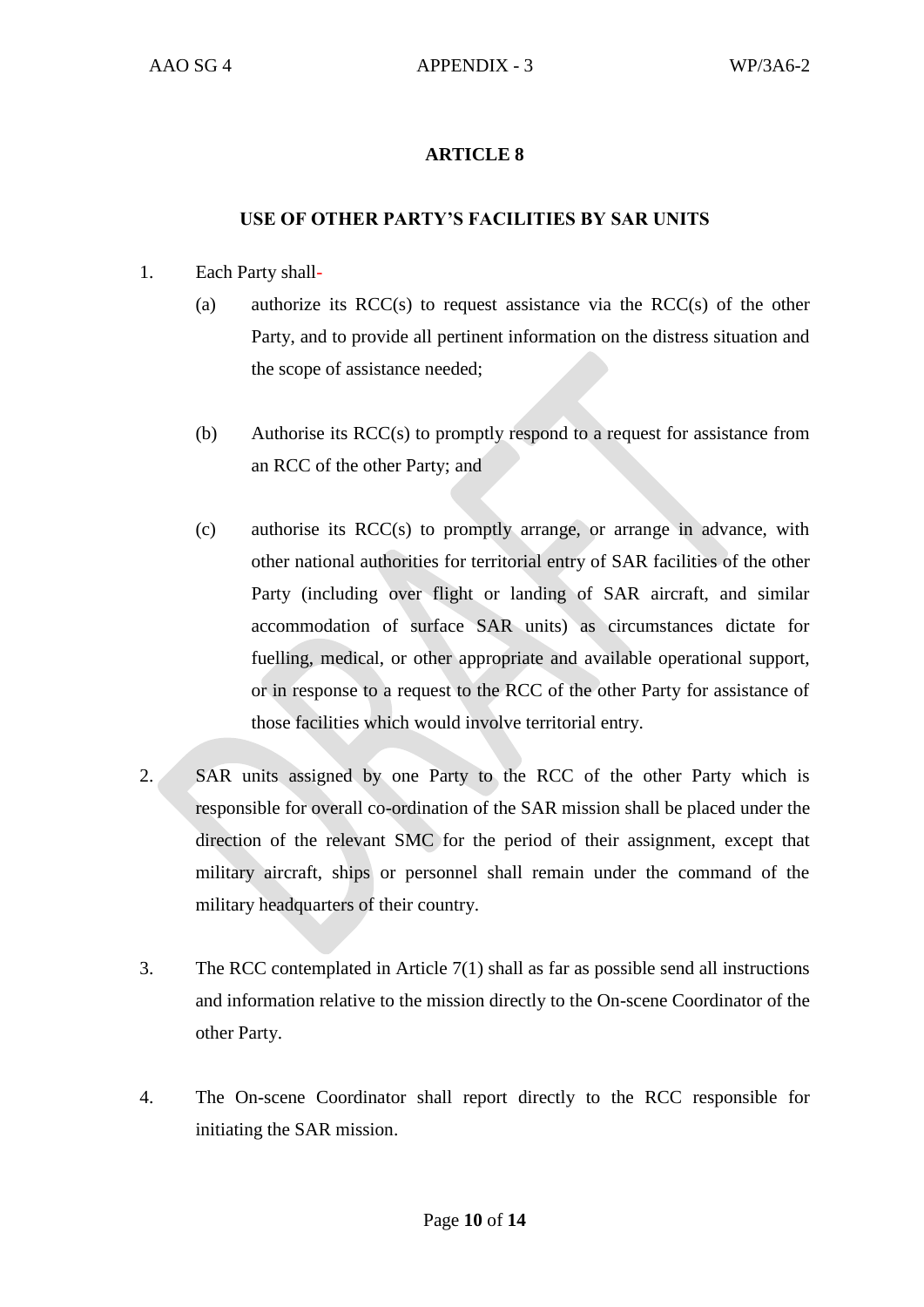- 5. The RCC of the Party requesting assistance in the form of SAR units or the use of facilities of the other Party shall provide all the relevant details of the type and of facilities required.
- 6. The On-scene Coordinator shall notify the RCC concerned of the time and position of its entry into the territorial sea or air space.
- 7 The RCC contemplated in Article 7(1) shall make the necessary arrangements, including assistance with logistical support, public services and other bodies to facilitate entry by a SAR unit referred to in Article 7(7) and shall transmit any useful information to the unit involved.

#### **RECOVERY OF SUPPLIES AND EQUIPMENT**

Recovery of reusable supplies and survival equipment shall be arranged between respective RCCs. When practicable, recovered items shall be returned to their owners unless other arrangements for their disposal are mutually determined in specific instances.

#### **ARTICLE 10**

#### **AMENDMENTS**

This Agreement may be amended by mutual consent of the Parties through Exchange of Notes between the Parties through the diplomatic channel.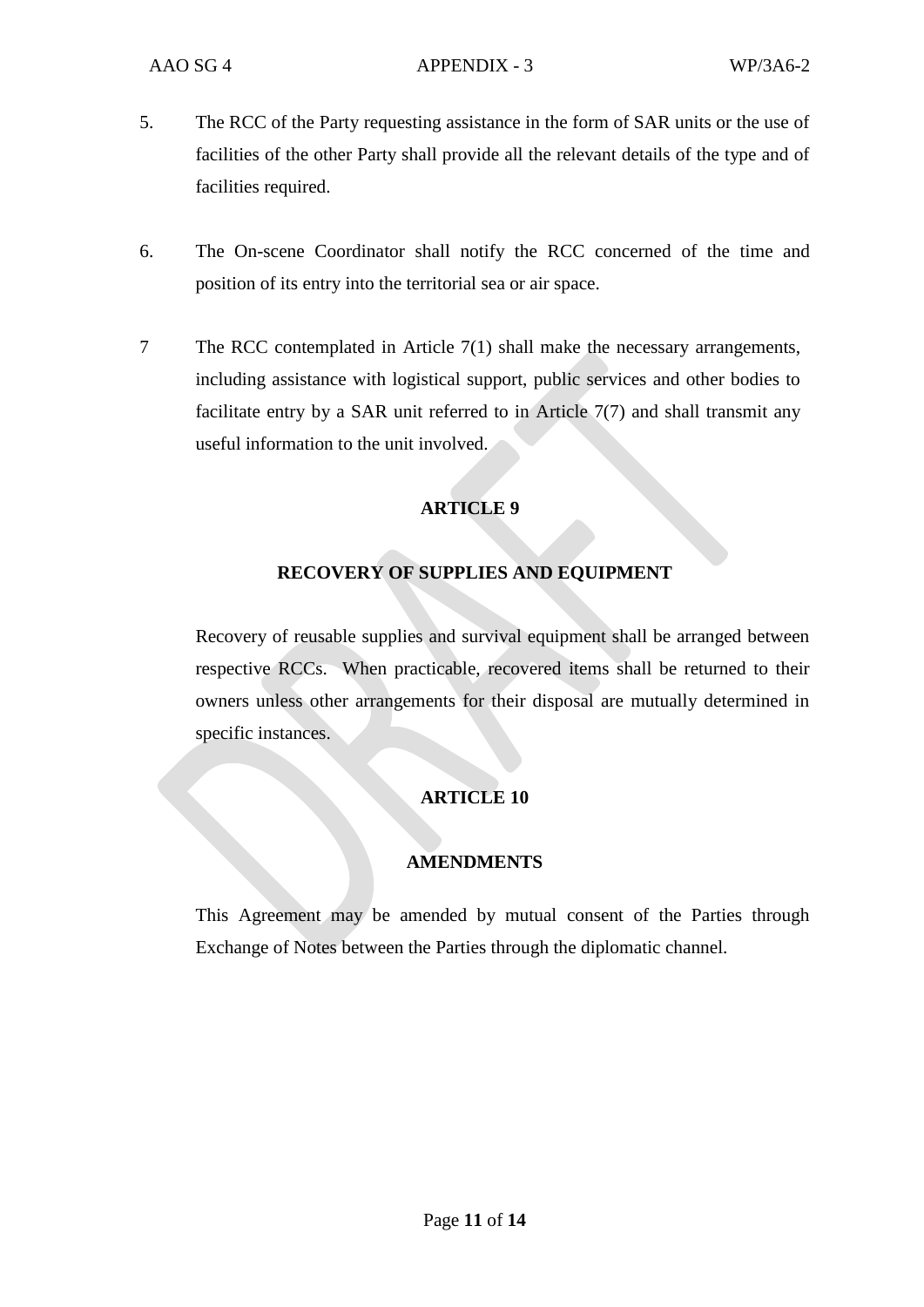#### **SETTLEMENT OF DISPUTES**

Any dispute between the Parties arising out of the interpretation or implementation of this Agreement shall be settled amicably through consultations or negotiations between the Parties.

#### **ARTICLE 12**

#### **COMMENCEMENT, DURATION AND TERMINATION**

- 1. This Agreement shall enter into force on the date of signature thereof by both Parties.
- 2. This Agreement shall remain in force indefinitely, but may be terminated at any time by mutual consent or by either Party upon giving ninety days written notice in advance to the other Party through the diplomatic channel of its intention to terminate the agreement.

#### **ARTICLE 13**

#### **SPECIAL PROVISION**

Nothing in this Agreement shall be interpreted in such a manner as to weaken or adversely affect sovereignty claims by either Party over its territory or part thereof.

#### **ARTICLE 14**

## **NOTIFICATION TO THE INTERNATIONAL CIVIL AVIATION ORGANISATION**

The Secretary General of the International Civil Aviation Organization shall be notified of this Agreement.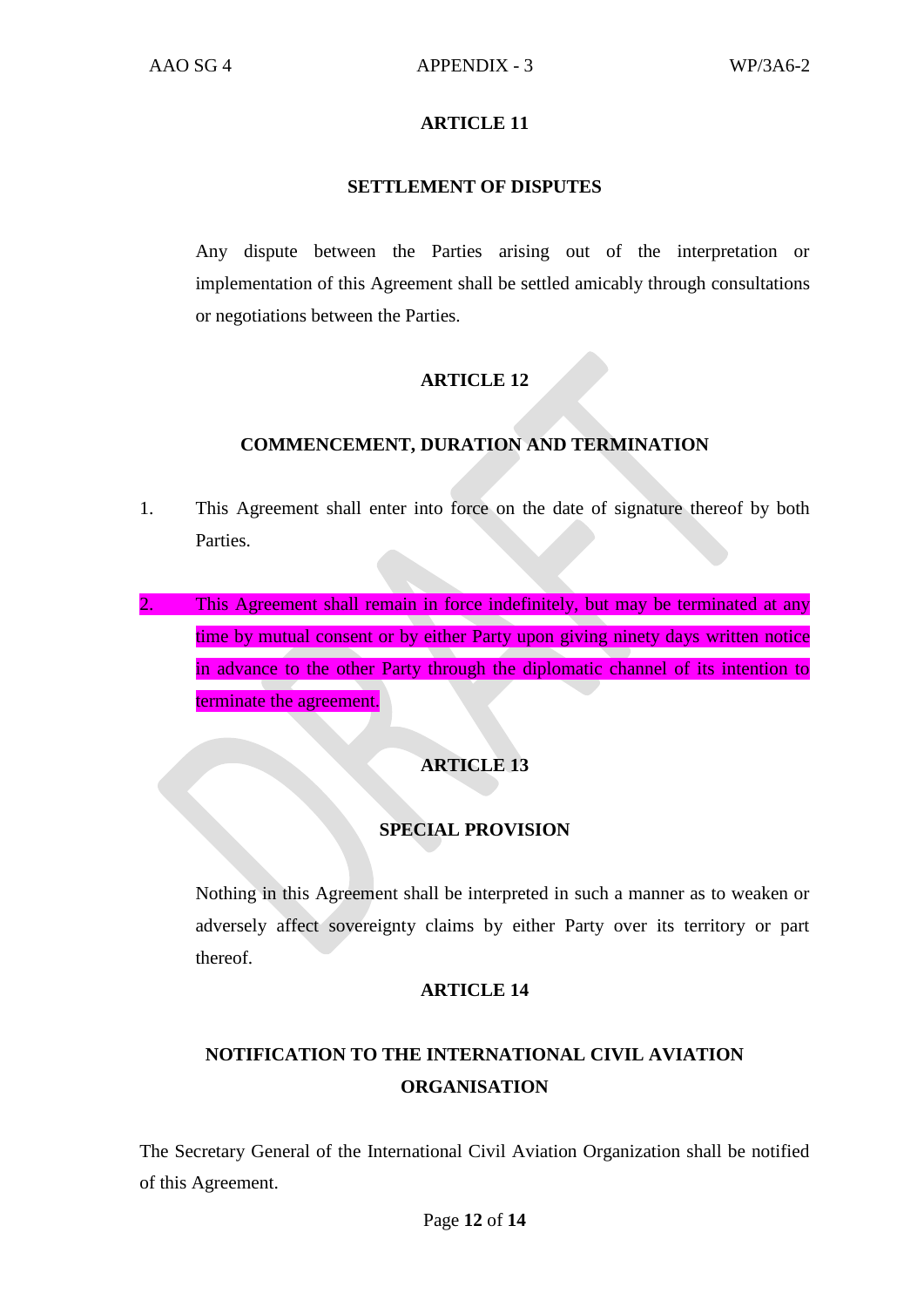**-**

**IN WITNESS WHEREOF** the undersigned, being duly authorized by their respective Governments, have signed and sealed this Agreement in duplicate in the English language both texts being equally authentic.

#### **MADE IN TWO ORIGINALS**

**FOR THE GOVERNMENT OF THE FOR THE GOVERNMENT OF THE STATE STATE**

**………………………………………. ………………………………………………**